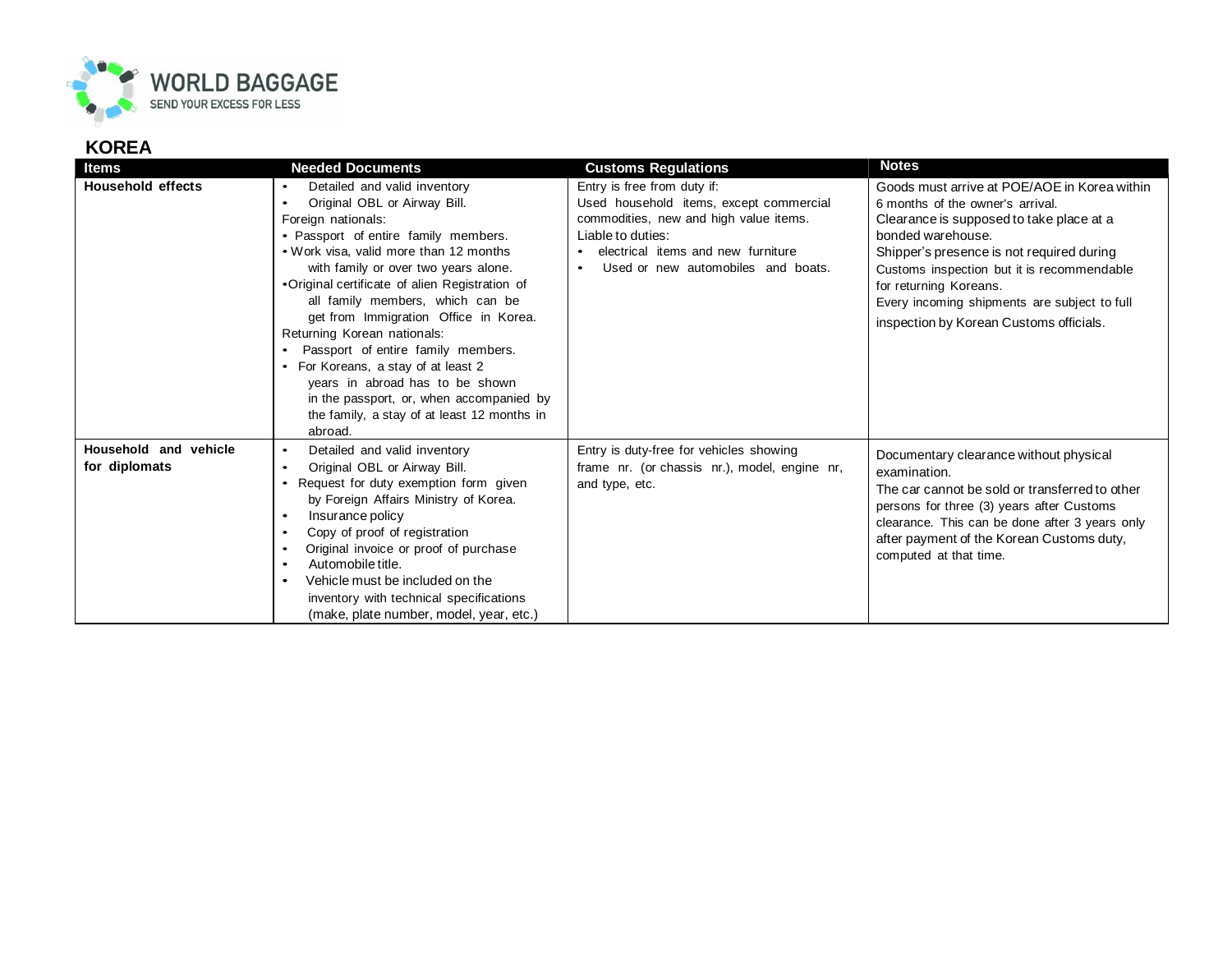

## **KOREA**

| <b>Items</b>                                | <b>Needed Documents</b>                                                                                                                                             | <b>Customs Regulations</b>                                                                                                                                                                                                          | <b>Notes</b>                                                                                                  |
|---------------------------------------------|---------------------------------------------------------------------------------------------------------------------------------------------------------------------|-------------------------------------------------------------------------------------------------------------------------------------------------------------------------------------------------------------------------------------|---------------------------------------------------------------------------------------------------------------|
| New and electronic items                    |                                                                                                                                                                     | Every brand new items (including items used<br>less than 180 days) are taxable and the<br>duty/tax rates are as follows:                                                                                                            | Clearance procedure same as household<br>goods.                                                               |
|                                             |                                                                                                                                                                     | Electric appliances: 20.0% of Customs<br>evaluated value<br>Ski: 20%<br>Rugs: 24.3%<br>Air cleaner: 51.2%<br>Grand & upright piano: 20%<br>Furniture: 22.5% - 54.8%<br>Golf club: 70%                                               |                                                                                                               |
| Valued metal articles                       |                                                                                                                                                                     | Liable to payment of duties.                                                                                                                                                                                                        |                                                                                                               |
| Gifts and memorabilia                       |                                                                                                                                                                     | Liable to payment of duties for high valued<br>items.                                                                                                                                                                               |                                                                                                               |
| <b>Artwork, Antiquity</b>                   |                                                                                                                                                                     | Entry is free from duty if they are national<br>treasures.                                                                                                                                                                          |                                                                                                               |
| Vehicle, motorcycle &<br>mechanical devices | Title document.<br>$\bullet$<br>Copy of Proof of registration<br>$\bullet$<br>True copy of invoice/ proof of purchase<br>$\bullet$<br>Insurance policy<br>$\bullet$ | Liable to payment of duties.                                                                                                                                                                                                        | Vehicle must be on the inventory with full<br>technical specifications (model, plate n°,<br>year, make, etc.) |
| <b>Banned items</b>                         |                                                                                                                                                                     | Pornographic material.<br>$\bullet$<br>Arms (can only be imported with a<br>$\bullet$<br>special permit from the proper Korean<br>authority).<br><b>Munitions</b><br>$\bullet$<br>Drugs.<br>$\bullet$<br>Fake bank notes and coins. |                                                                                                               |
| Liquor, Wine                                |                                                                                                                                                                     | According to the Korean Customs<br>rules, 2 bottles of wine or spirit per<br>adult can be brought into Korea. In the case of<br>removing shipment, shipper can bring wine and<br>spirit with his HHG and                            |                                                                                                               |